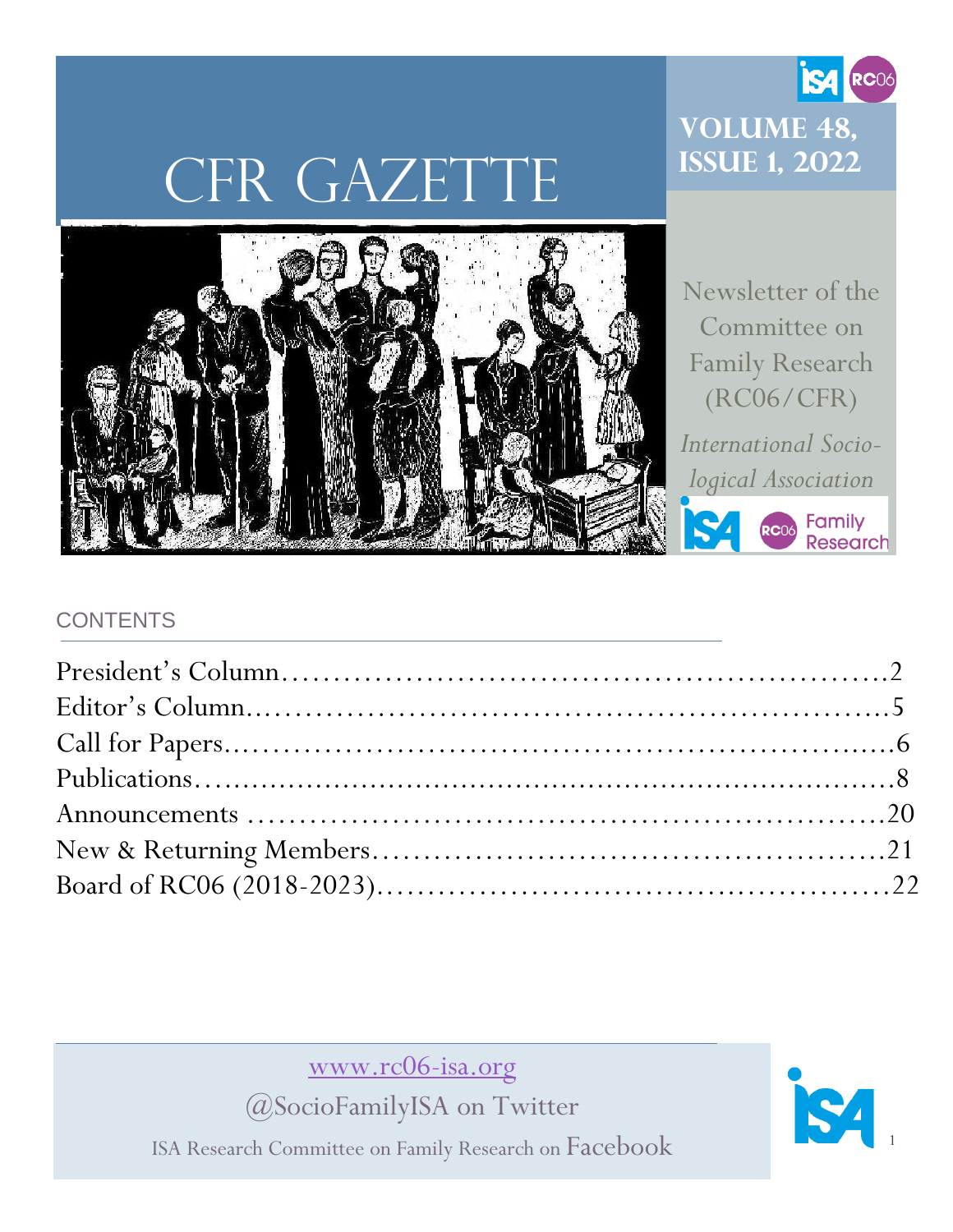

## **RC06 President's Column**



Dear RC06 Friends,

 As mid-2022 draws near, cannot help but feel that turmoil and strife are part of living in the world today: pandemics, violence, war, refugee surges, famine, climate catastrophes. Political upheaval and more assail us everyday in the news. For some, sadly, all this is close-up. It heartens me, however, to see sociologists making important contributions to explaining and understanding what is happening. And to see

so many, out of the goodness of their hearts, stepping up to help and to care for those in need. We truly are global in our caring.

Most RC's, including ours, have been slowed in activities during the COVID-19 pandemic. We do have new members, however, which is welcome news. I am pleased to say as well that plans are actively afoot for the XX ISA World Congress of Sociology in 2023 (25 June – 1 July) in Melbourne, Australia. Have a look at the conference website:[XX ISA World Congress of Sociology \(isa-sociol](https://www.isa-sociology.org/en/conferences/world-congress/melbourne-2023)[ogy.org\)](https://www.isa-sociology.org/en/conferences/world-congress/melbourne-2023) The theme**, "Resurgent Authoritarianism: The Sociology of New Entanglements of Religions, Politics, and Economies"** could not be more timely. Important to note is this from that site**:**

 **The XX ISA World Congress of Sociology in Melbourne, Australia, June 25-July 1, 2023 will be in a hybrid format. While we strongly advise and encourage everyone to come to Melbourne and enjoy in-person participation in the Congress, on-line presentations will also be possible. Oral sessions will be a mix of in-person and virtual presenters, based on the presenters preference. For further details see: [https://www.isa-sociology.org/en/conferences/world-con](https://www.isa-sociology.org/en/conferences/world-congress/melbourne-2023/deadlines-2023)[gress/melbourne-2023/deadlines-2023](https://www.isa-sociology.org/en/conferences/world-congress/melbourne-2023/deadlines-2023)**

### **Do please keep the deadlines noted in mind. They sneak up on us quickly.**

 RC06 has had a very good response to our call for session proposals. And we have been successful in having an Integrative Session approved, "Constructing the foundations for Asian sociology: A case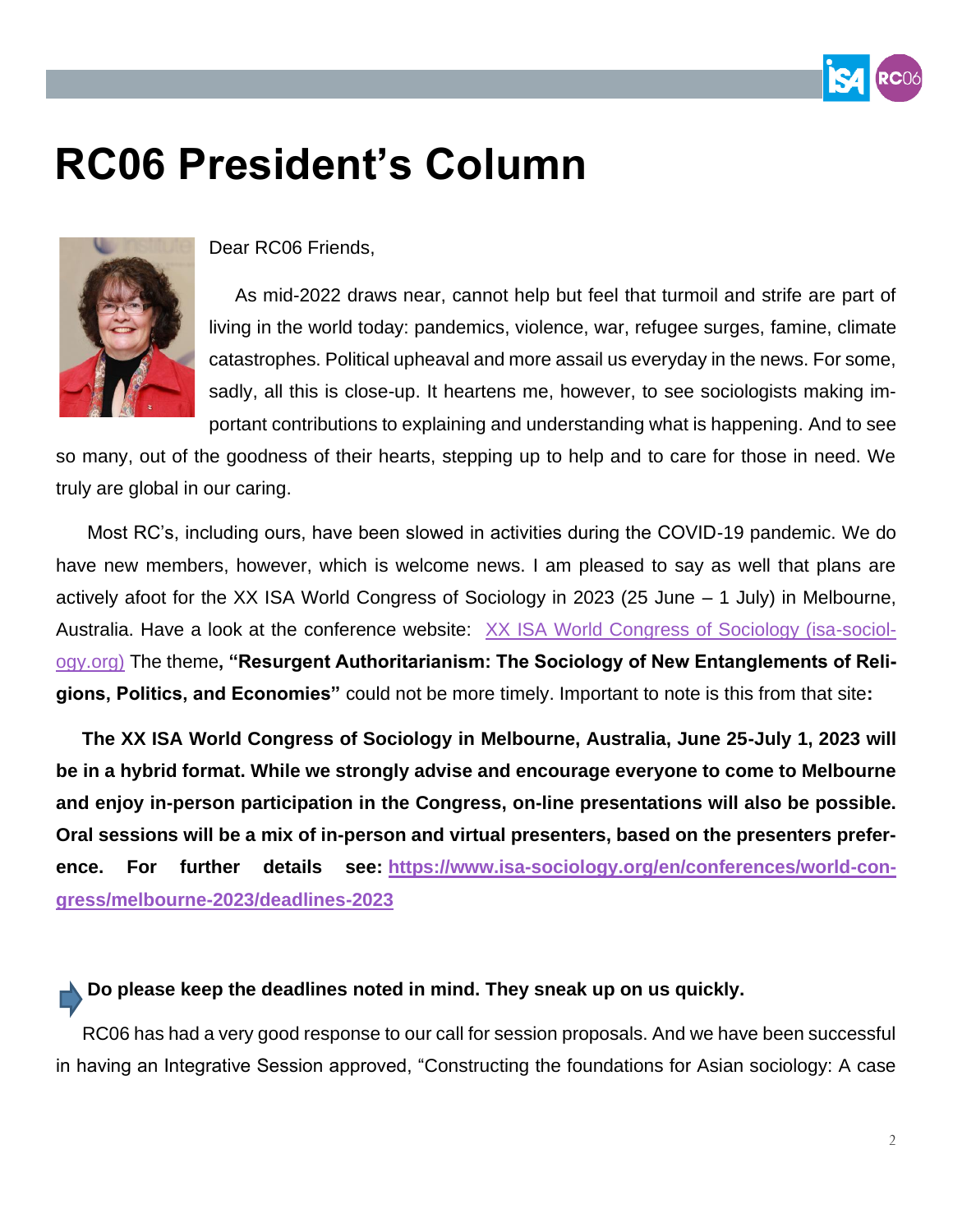

of family and gender studies." Participating units are Japanese Sociology Association, Vietnamese Sociological Association and RC06. You may recall that our RC co-sponsored a conference with the Vietnamese Sociological Association, in Fall 2019. As a result of that very successful conference, the VSA became a national organization member of ISA.

 In addition to our RC sessions, a splendid set of plenaries and semi-plenaries as well as professional development sessions are planned at the World Congress: for junior sociologists, on publishing, diversity in RCs and ISA, ISA and RCs and the United Nations, time organizing, and free access to knowledge.

 As always, I am immensely grateful to valued and generous colleagues on the RC Board for their support of our RC. In particular, immense thanks to Barbara Barbosa Neves, our always efficient, energetic long-serving RC Secretary who keeps us on top of deadlines and is always ready to volunteer. Cannot imagine RC06 without her guiding hand. Thanks also to interim Board member Lukasz Czarnecki who has not only taken responsibility for our newsletter but also agreed to work with Barbara to co-coordinate our program for the World Congress. And thanks to Aušra Maslauskaite, interim Board member, for keeping us on social media, increasingly important in present times. I warmly thank all Board members for their support and help.

 I end on a sad note with news of my Canadian and University of Victoria colleague, Dorothy Smith who passed away last week after suffering a fall. She was 96. Many sociologists throughout the world will know of Dorothy's deep insights into the social world with her concepts of Institutional Ethnography and Relations of Ruling. She had published *Simply Institutional Ethnography: Creating a Sociology for People* (with Alison Griffith, University of Toronto Press) just a couple of months ago and, as most people will know, she had a distinguished career and made a huge contribution to sociology and beyond through her work.

Here is a link to a recent tribute video: <https://vimeo.com/701440448>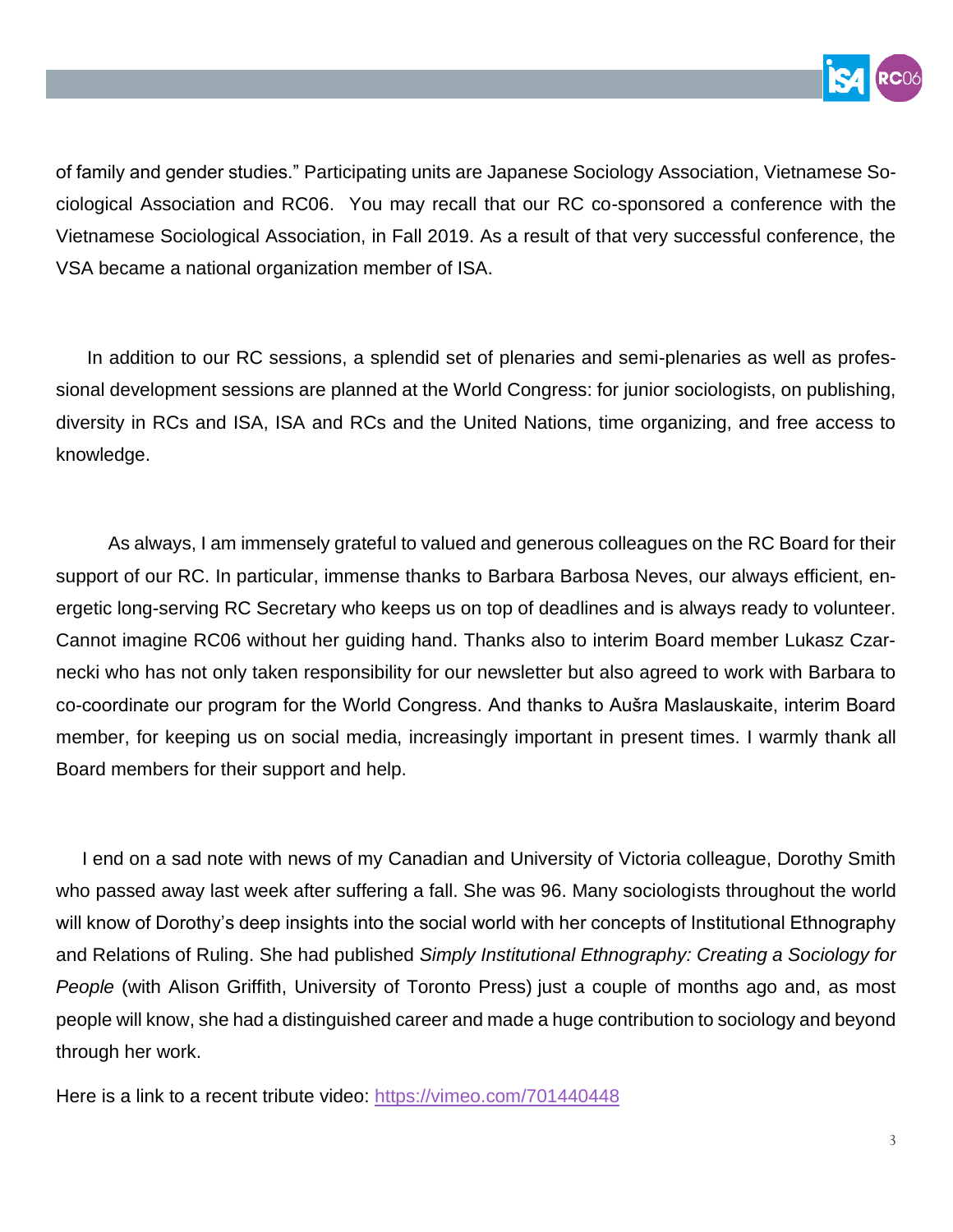

She will be deeply missed not only by those of us who knew her, but by the international sociology community.

With best wishes, **Victor** 2022 **June 2022** Susan McDaniel President, RC06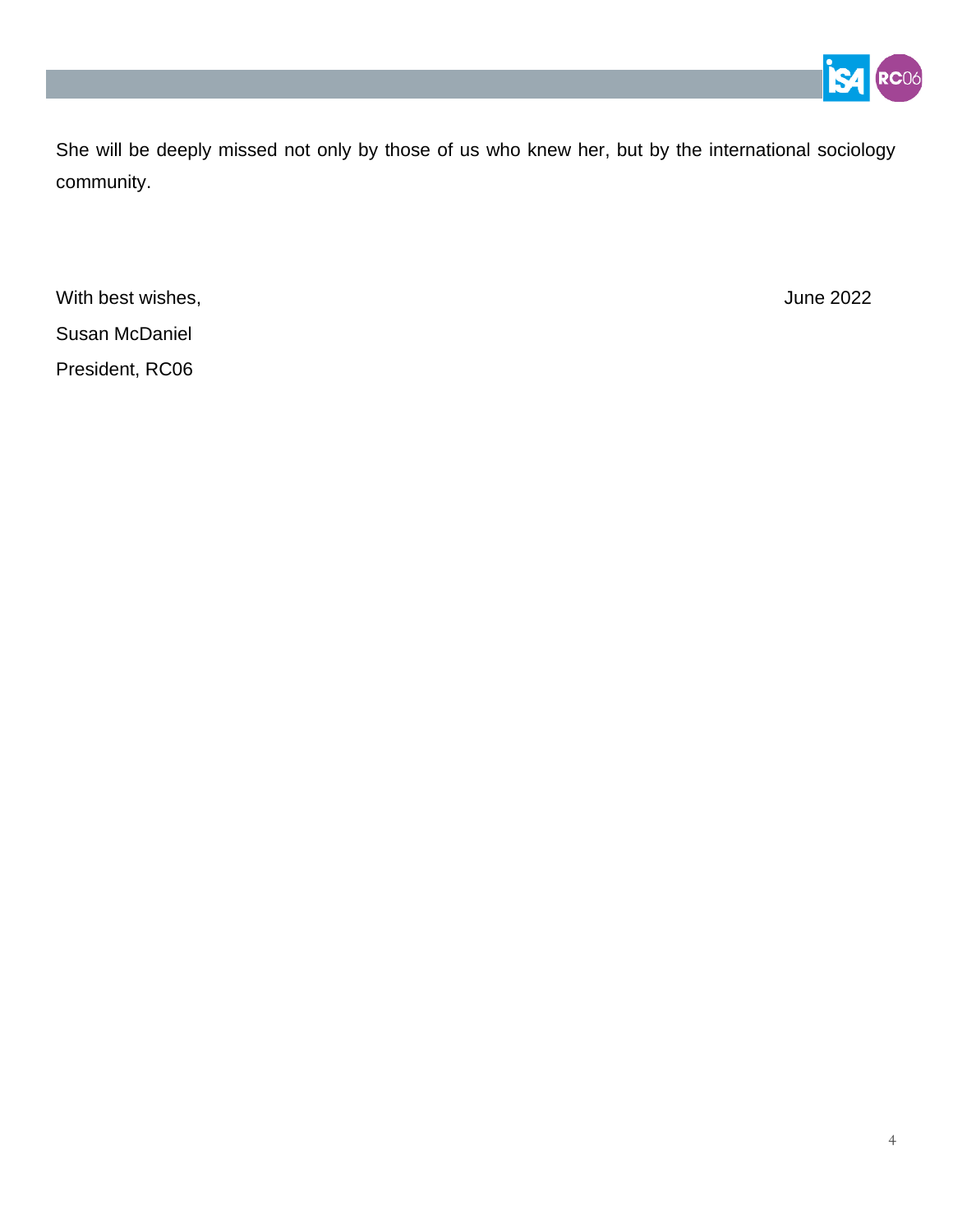## **Editor's Column**



Dear RC06 Members,

 Thank you for sharing your information on publications and announcements for this Newsletter. There is a call for papers on singlehood in the *Journal of Family Theory & Review*.

Thank you – each of you – for your publications including a book, chapter, and articles that we have here. There is also a new journal to consider on family issues, i.e. *Families, Relationship and Societies*.

Finally, I especially welcome New and Returning Members.

With my best regards,

Lukasz Czarnecki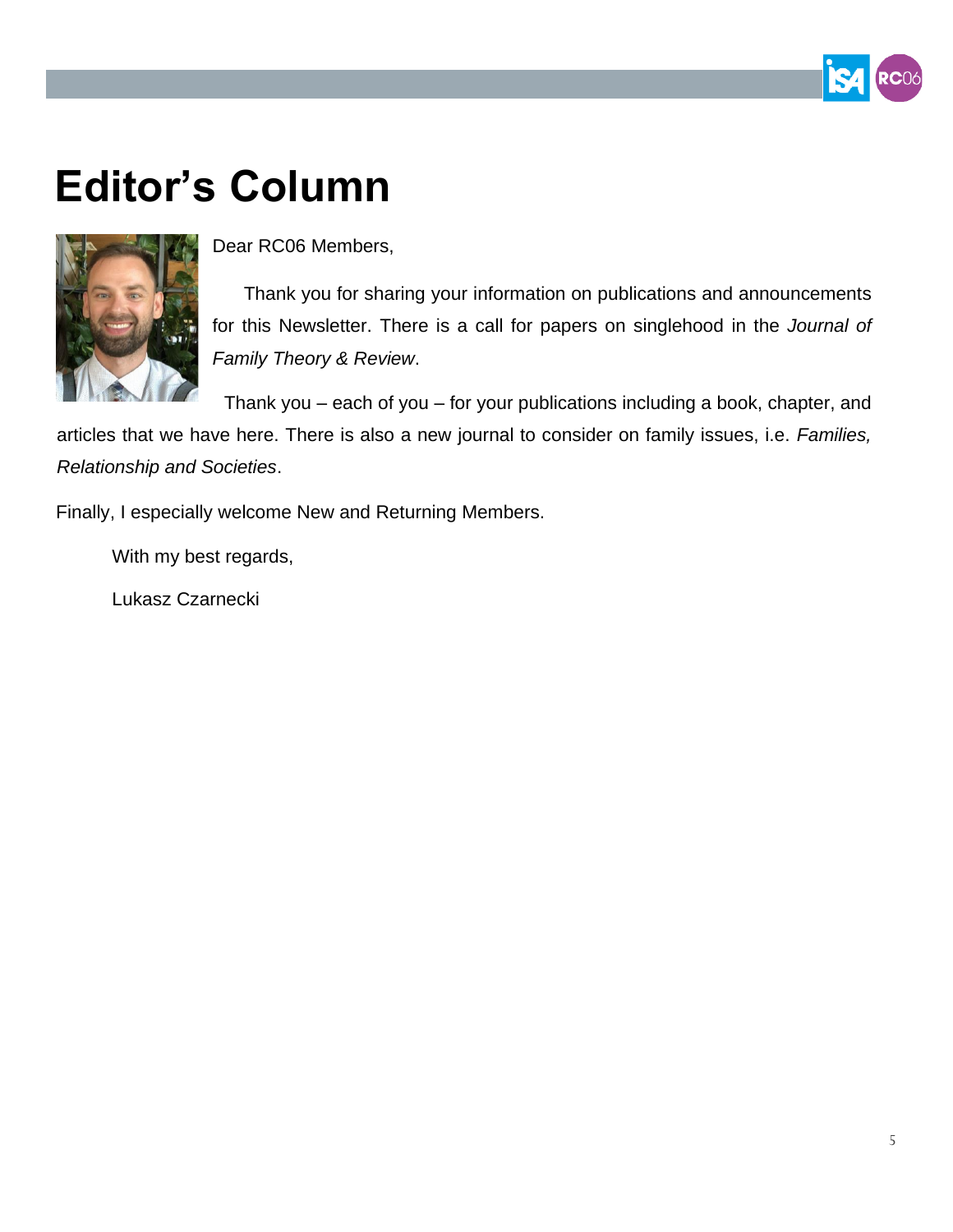## **Call for Papers**

### Special Issue of the Journal of Family Theory & Review

**Theorizing Singlehood**

#### **Guest Editors: Erin S. Lavender-Stott, Karen Benjamin Guzzo, Susan L. Brown, and Wendy D. Manning**

#### *[Submissions due: September 1, 2022](https://nam02.safelinks.protection.outlook.com/?url=https%3A%2F%2Fmc.manuscriptcentral.com%2Fjftr&data=04%7C01%7Callenda%40bgsu.edu%7Ce2cbd5cbaee0458956ab08d9fe1cc034%7Ccdcb729d51064d7cb75ba30c455d5b0a%7C1%7C0%7C637820221701737730%7CUnknown%7CTWFpbGZsb3d8eyJWIjoiMC4wLjAwMDAiLCJQIjoiV2luMzIiLCJBTiI6Ik1haWwiLCJXVCI6Mn0%3D%7C3000&sdata=fo8438OuU0mCMRCZ9kNfNHDAStQkbHH8joj7BQLcqrg%3D&reserved=0)*

Where are all the singles? Singlehood is on the rise yet largely remains at the margins of family science. The share of adults who are married has declined throughout the world, and a growing number of people live alone or outside of co-residential partnerships. Compared to marriage and cohabitation, less is known both theoretically and empirically about singlehood, including reasons for the rise in singlehood, the meaning of singlehood, social norms surrounding singlehood, and the implications of singlehood on the individual, familial, and societal level. Further, family science has not fully considered how singlehood might vary across contexts and groups. Singles are not a monolithic group but instead are heterogeneous along a number of socially significant dimensions.

This special issue invites submissions about singlehood, broadly defined as unmarried individuals (i.e., legally single) who do not live with a romantic partner. Submissions could review published theoretical work on singlehood, consider how existing family theories can be adapted or expanded to incorporate singlehood, or develop new theoretical approaches to understanding singlehood as a family form. Submissions that focus on non-U.S. populations or take a comparative approach are encouraged, as are those that focus on singlehood within specific populations (e.g., sexual and gender minorities or Black, Indigenous, Asian, Latinx, or multiracial populations) and/or adopt an intersectionality approach. Submissions that consider singlehood at specific life course stages are welcome. Papers that consider from a theoretical perspective how singlehood is linked to individual well-being and social relationships and/or how changes in singlehood impact society and social institutions are also appropriate.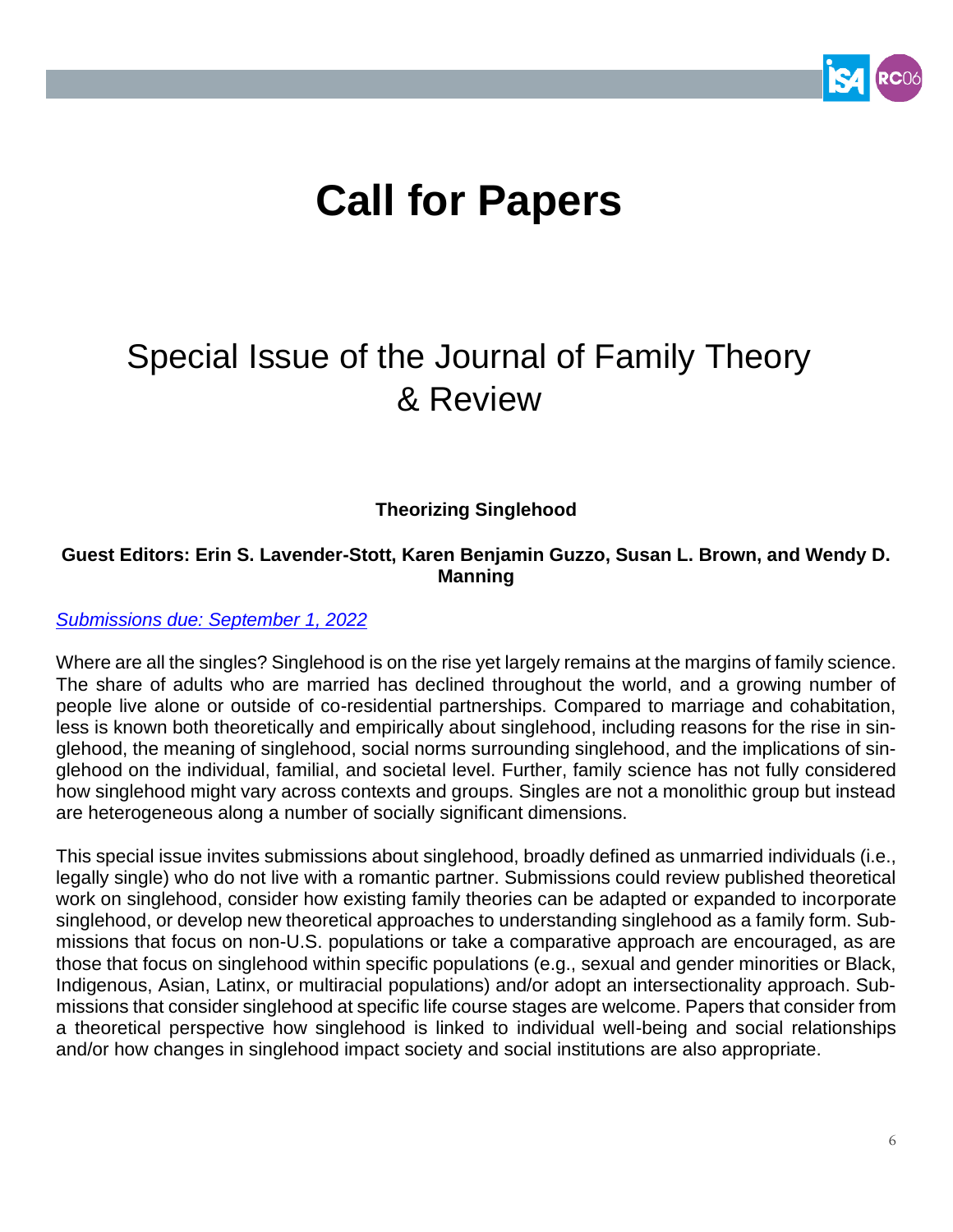

The *Journal of Family Theory & Review* (JFTR) is a multidisciplinary journal with a goal to advance family science as a field. It publishes original contributions in all areas of family theory, including theory development, critical analyses, reviews of existing theories, new applications of theory, essays on theory construction, and analyses of the linkage between theory and methods. JFTR also publishes original integrative reviews of literature in family-related content areas. JFTR does not publish empirical reports, with the exception of meta-analyses. JFTR encourages integration and growth in the multidisciplinary and international domains of inquiry that define contemporary family science. The journal incorporates a broad range of social science and transdisciplinary fields, including human development and family science, family therapy, sociology, social work, developmental and social psychology, nursing, communication studies, health, demography, gerontology, anthropology, political science, history, philosophy, ethnic studies, gender and sexuality studies, and others.

Manuscripts are due by September 1, 2022, and the special issue will be published in September 2023. Manuscripts must be submitted via the Manuscript Central submission portal at [https://mc.manu](https://mc.manuscriptcentral.com/jftr)[scriptcentral.com/jftr.](https://mc.manuscriptcentral.com/jftr) Be sure to note that the submission is for this special issue. Manuscripts should not exceed 35 double-spaced typed pages of text. For detailed manuscript preparation guidelines, please refer to [http://www.ncfr.org/jftr/submit-jftr.](http://www.ncfr.org/jftr/submit-jftr)

For additional information or questions or to discuss submission ideas, please contact the special issue editors:

Erin Lavender-Stott [\(Erin.LavenderStott@sdstate.edu\)](mailto:Erin.LavenderStott@sdstate.edu), Karen Benjamin Guzzo [\(kguzzo@bgsu.edu\)](mailto:kguzzo@bgsu.edu), Susan L. Brown [\(brownsl@bgsu.edu\)](mailto:brownsl@bgsu.edu), or Wendy D. Manning [\(wmannin@bgsu.edu\)](mailto:wmannin@bgsu.edu)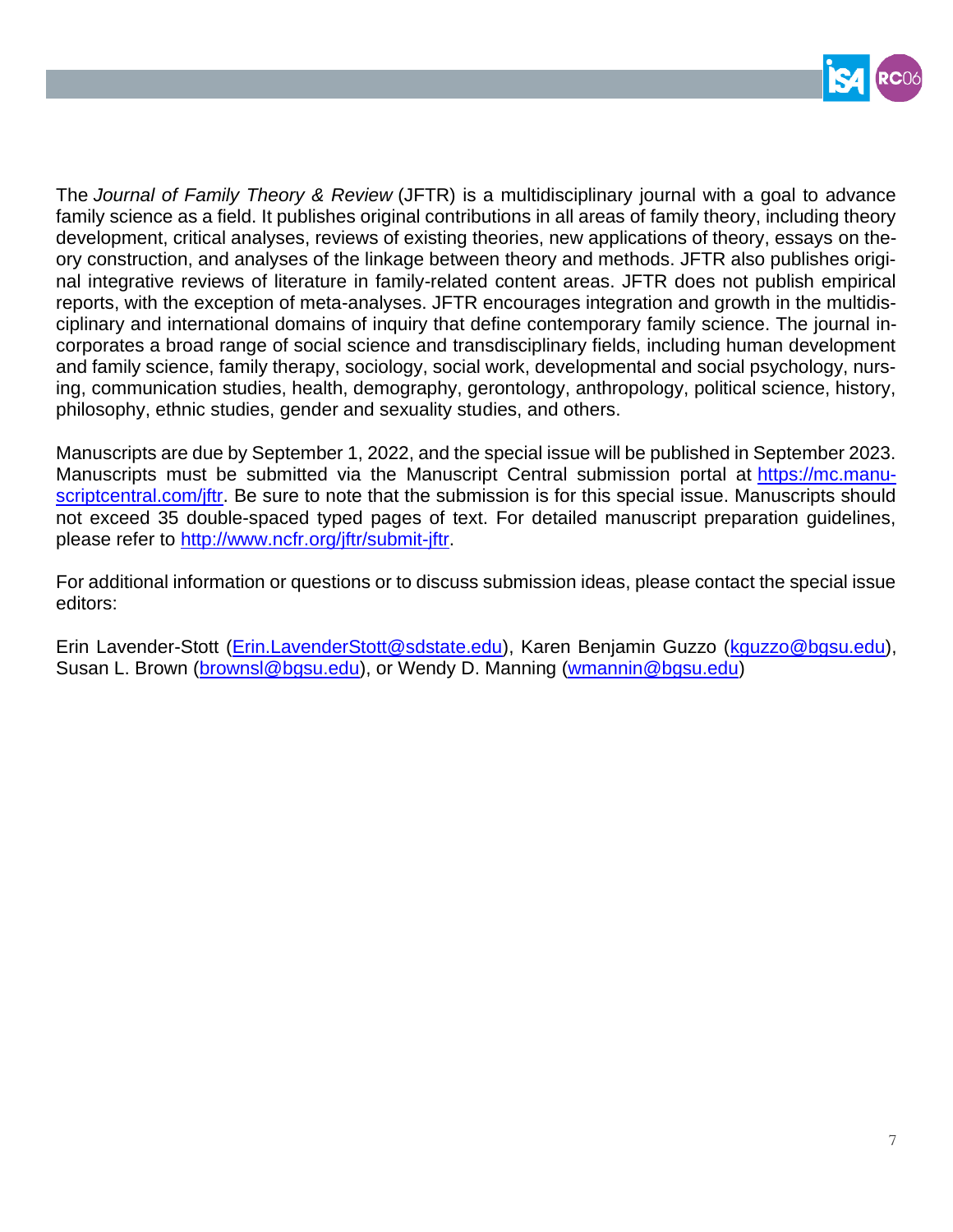

## **PUBLICATIONS**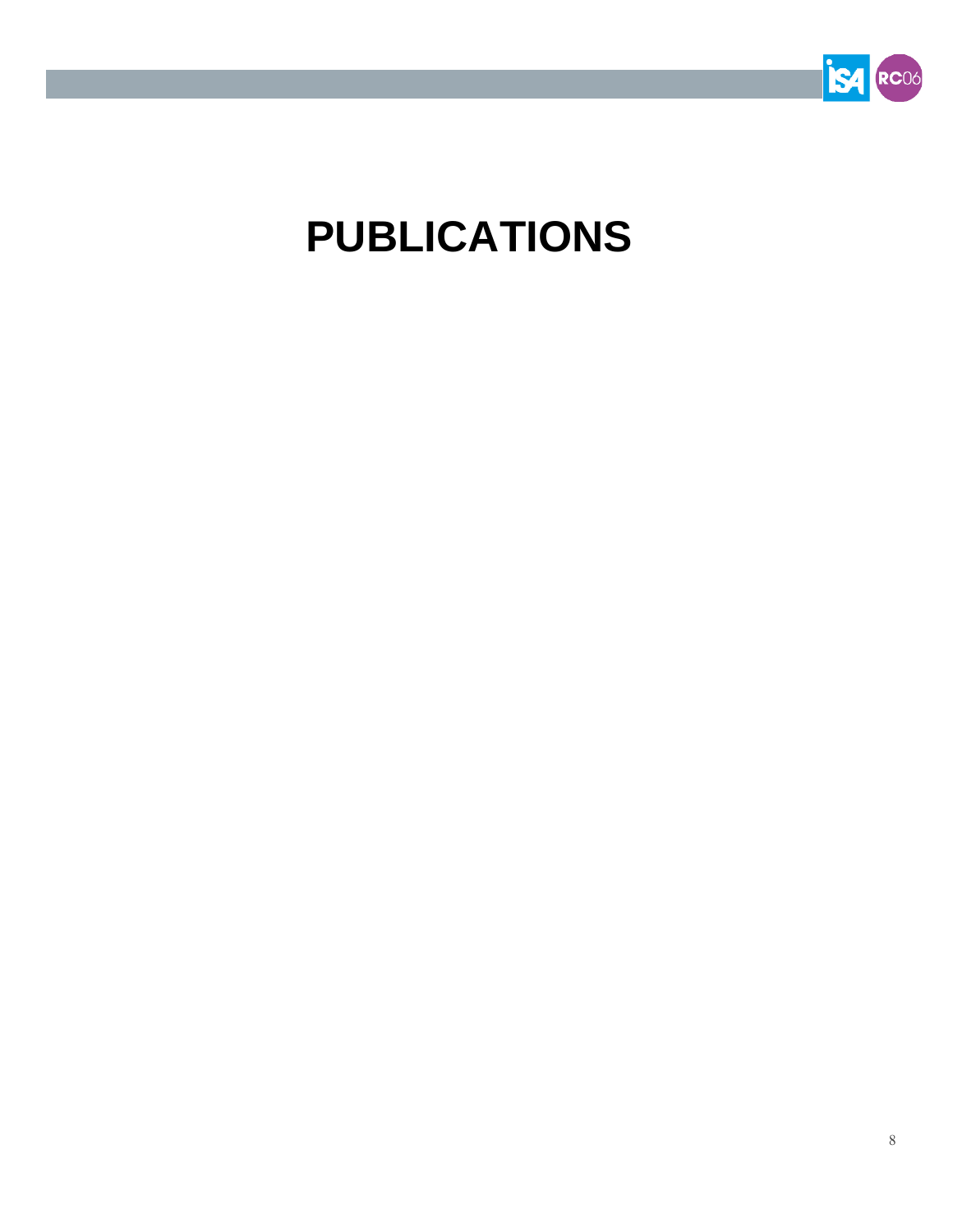### **Books**

Zulueta, J. (2022). *Okinawan Women's Stories of MIgration: From War Brides to Issei*, Routledge. [https://www.taylorfrancis.com/books/mono/10.4324/9781003100027/okinawan-women-stories-migra](https://www.taylorfrancis.com/books/mono/10.4324/9781003100027/okinawan-women-stories-migration-johanna-zulueta)[tion-johanna-zulueta](https://www.taylorfrancis.com/books/mono/10.4324/9781003100027/okinawan-women-stories-migration-johanna-zulueta)



### **OKINAWAN WOMEN'S STORIES** OF MIGRATION

FROM WAR BRIDES TO ISSEI

Johanna O. Zulueta

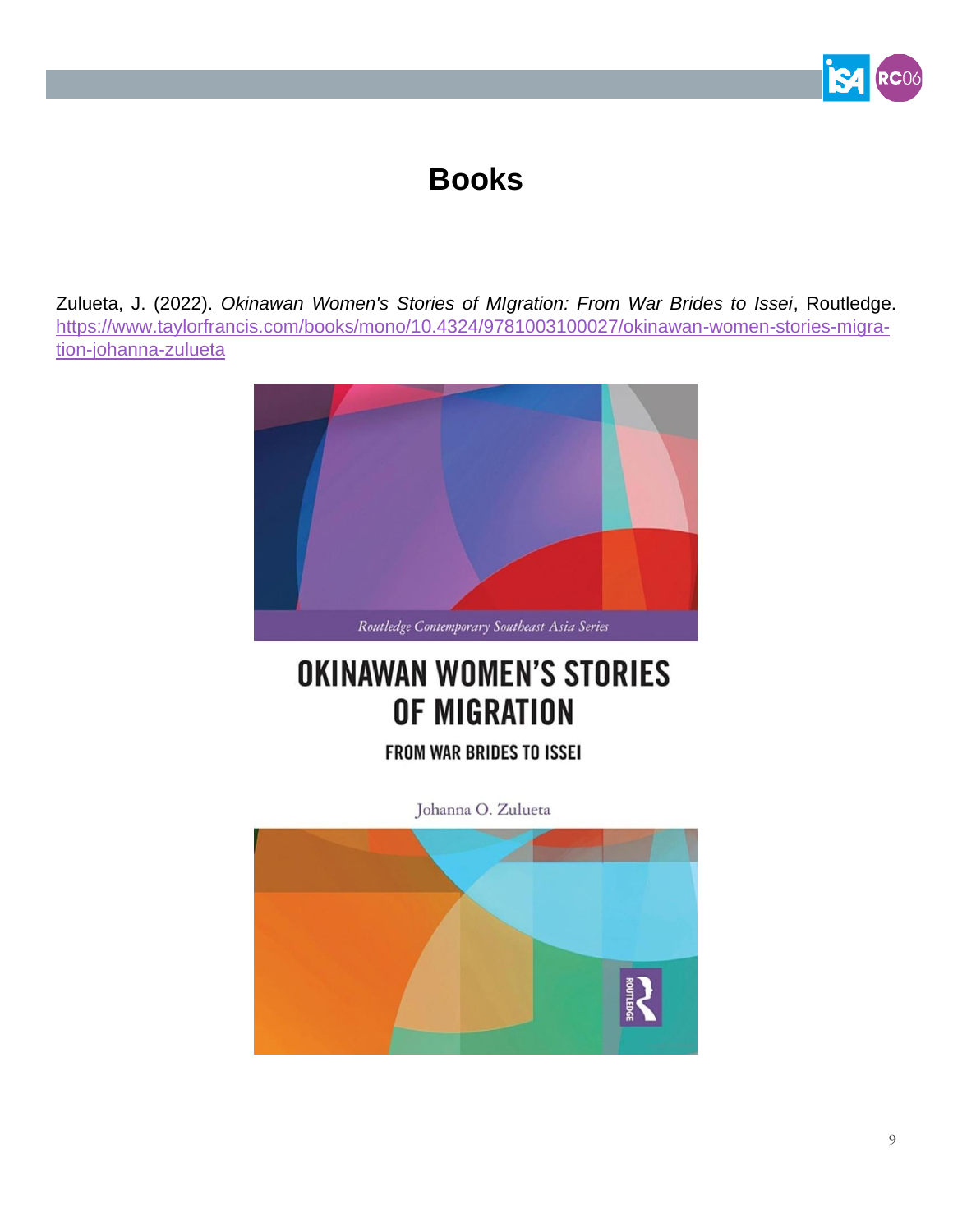

### **Description:**

The phenomenon of "war brides" from Japan moving to the West has been quite widely discussed, but this book tells the stories of women whose lives followed a rather different path after they married foreign occupiers. During Okinawa's Occupation by the Allies from 1945 to 1972, many Okinawan women met and had relationships with non-Western men who were stationed in Okinawa as soldiers and base employees. Most of these men were from the Philippines.

Zulueta explores the journeys of these women to their husbands' homeland, their acculturation to their adopted land, and their return to their native Okinawa in their late adult years. Utilizing a life-course approach, she examines how these women crafted their own identities as first-generation migrants or "Issei" in both the country of migration and their natal homeland, their re-integration to Okinawan society, and the role of religion in this regard, as well as their thoughts on end-of-life as returnees. This book will be of interest to scholars looking at gender and migration, cross-cultural marriages, ageing and migration, as well as those interested in East Asia, particularly Japan/Okinawa.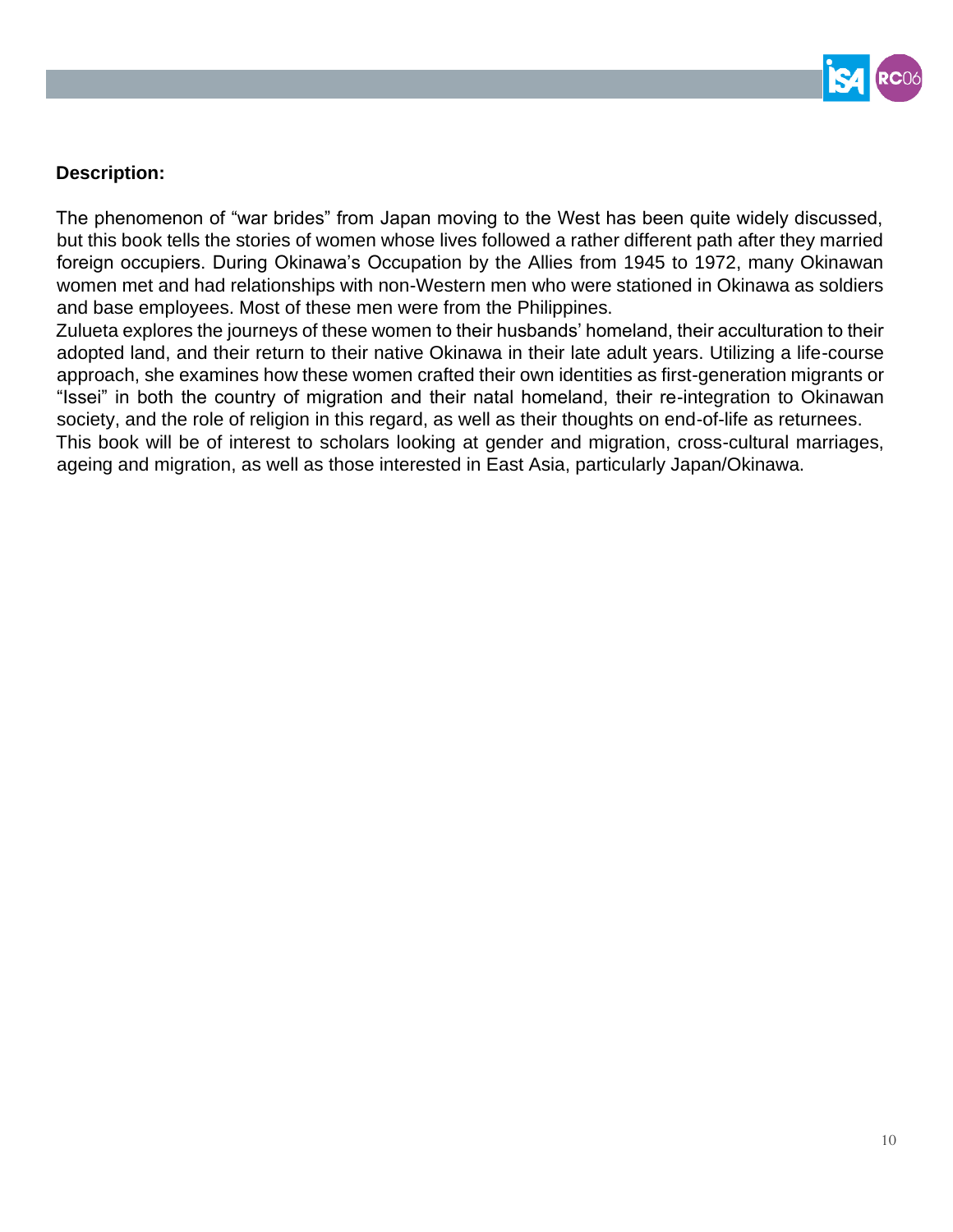### **Book Chapter**

Dixon, A. L. Sinikka. (2022). "Life course events as a tool to make sociology relevant to everyday life". In Thomas Fletcher (ed.), *Family Events. Practices, Displays and Intimacies*, pp. 163-176, Routledge. Critical Event Studies Research Series.

Book link: [Family Events: Practices, Displays and Intimacies -](https://eur02.safelinks.protection.outlook.com/?url=https%3A%2F%2Fwww.routledge.com%2FFamily-Events-Practices-Displays-and-Intimacies%2FFletcher%2Fp%2Fbook%2F9780367507725&data=04%7C01%7Ct.e.fletcher%40leedsbeckett.ac.uk%7C13be1b5d02c24c9328db08da1164ebeb%7Cd79a81124fbe417aa112cd0fb490d85c%7C0%7C0%7C637841423014983279%7CUnknown%7CTWFpbGZsb3d8eyJWIjoiMC4wLjAwMDAiLCJQIjoiV2luMzIiLCJBTiI6Ik1haWwiLCJXVCI6Mn0%3D%7C3000&sdata=ORAdSewB9iyGDacC0EL5wZaCd0Gwsdoh2O9El7OVWhA%3D&reserved=0) 1st Edition - Thom (routledge.com)

#### **Abstract:**

An unprecedented exploration of the intersection of events and family studies, *Family Events* uses events as a lens through which to explore the concepts of fam- ilies, family practices, family displays and family intimacies.

*Family Events* explores the idea that how families come to be and, moreo- ver, come to be defined as 'families' relies on events: whether that be via 'family events' - those which serve to celebrate being part of 'my' family - (e.g., birthdays, weddings, funerals), 'events experienced as a family' (e.g., a holiday or day trip) or 'events which impact families' (e.g., recession, war, global health emergency). *Family Events* brings together contributions from the social sciences, leisure and event studies which focus on a variety of different event contexts, including the life cycle, death and illness, sport, holidays, and community and religious festivals.

*Family Events* offers a multitude of insightful perspectives on the intersection of events and family studies, and is a valuable resource for academics and students with a research interest in events, leisure and the family.

Thomas Fletcher is a Reader in the School of Events, Tourism and Hospitality Management at Leeds Beckett University. His primary research interests are in equality and diversity, social justice and families within the contexts of sport, lei- sure and events. He is the author of *Negotiating Fatherhood: Sport and Family Prac-* tices. Tom was Chair of the Leisure Studies Association-between 2017 and 2021.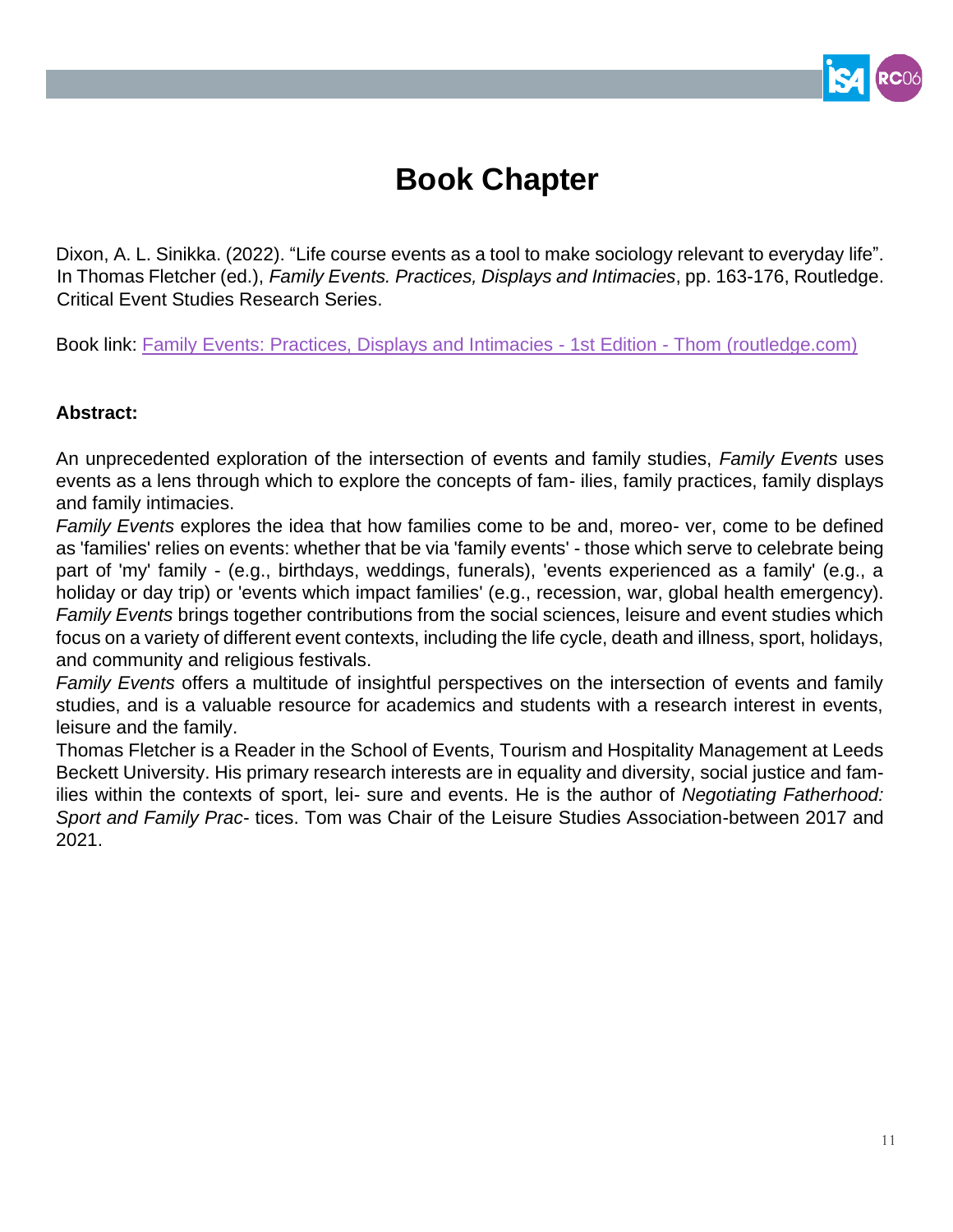

### **Articles**

Augustijn, L., & Steinbach, A. (2022). Custody (child). In Reference Module in Neuroscience and Biobehavioral Psychology. https://doi.org/10.1016/B978-0-323-91497-0.00029-1

**Abstract:** In light of high separation rates across Western countries, decisions on children's physical custody arrangements affect unprecedented numbers of families. As a result, researchers have paid considerable attention to investigating the potential link between physical custody arrangements and mental health. Most of these studies have found a positive relationship between joint physical custody and children's mental health, whereas the findings on the relationship between joint physical custody and parents' mental health is much less conclusive. In addition, the possibility that families self-select into joint physical custody needs to be considered carefully when investigating the relationship between physical custody arrangements and mental health.

Barbosa Neves, B., Waycott, J., & Maddox, A. (OnlineFirst). When Technologies are Not Enough: The Challenges of Digital Interventions to Address Loneliness in Later Life. Sociological Research Online, 13607804211029298.https://journals.sagepub.com/doi/abs/10.1177/13607804211029298

**Abstract:** This article discusses sociotechnical challenges of technology-based interventions to address loneliness in later life. We bring together participatory and multidisciplinary research conducted in Canada and Australia to explore the limits of digital technologies to help tackle loneliness among frail older people (aged 65+). Drawing on three case studies, we focus on instances when technologybased interventions, such as communication apps, were limiting or failed, seeming to enhance rather than lessen loneliness. We also unpack instances where the technologies being considered did not match participants' social needs and expectations, preventing adoption, use, and the intended outcomes. To better grasp the negative unintended consequences of these technological interventions, we combine a relational sociological approach to loneliness with the *Strong Structuration Theory* developed by sociologist Rob Stones. This combined lens highlights the connection between sociotechnical factors and their agentic and structural contexts, facilitating a rich understanding of why and when technologies fail and limit.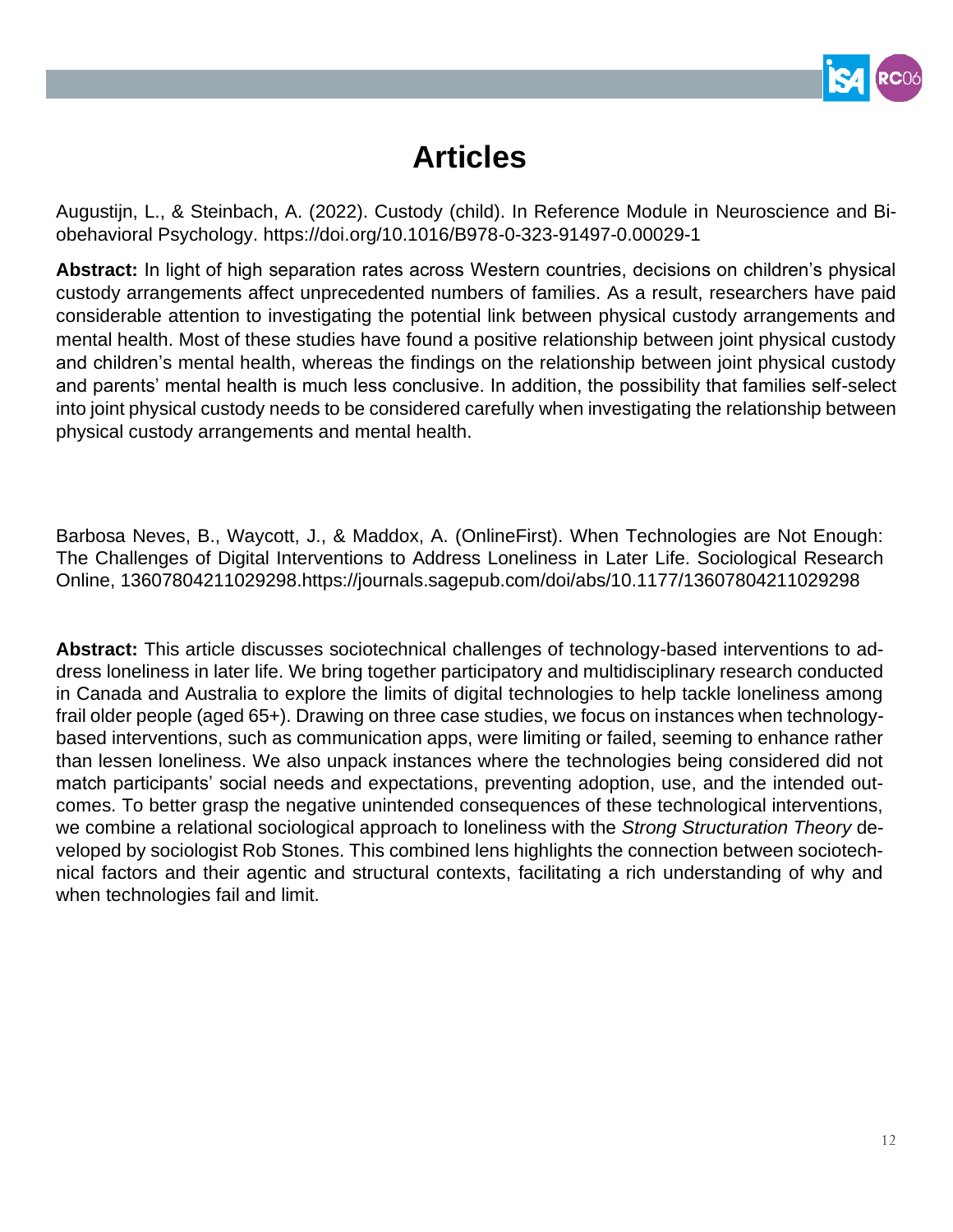

Kumswa, S. K., Agboola, C, Kang'Ethe, S. (2022). Pertinent African accounts of ambivalence and benefits in commuter marriages. *Cogent Social Sciences*, *8*(1), 2060537.

**Abstract:** The article attempts to unpack the ambivalence and benefits of commuter marriages. The study applied a qualitative paradigm, as well as a qualitative approach to investigate 17 participants between the ages of 30 to 52 (13 women and 4 men), of various occupations including bankers, civil/public servants, businessmen and women, lecturers, lawyers, teachers, managers of private organizations politicians, sales representatives, and medical doctors. All of them were married, had children and engaged in commuter marriages, but with the men being commuters while the women remained in the primary residence. The participants had an average of two children each. Data was analyzed thematically. Findings established ambivalence in commuter marriages; and underscored the benefits of commuter marriages, such as improved quality of life, opportunity to focus on work, personal goals and offering respite for leisure, and lessened women's bouts of stress to prepare meal for their husbands.

Querin, Federica (2022). Preferences for a mixed-sex composition of offspring: A multigenerational approach. *Population Studies*, 76(1), 1–18 DOI: <https://doi.org/10.1080/00324728.2022.2027003>

**Abstract:** Parents with two boys or two girls are more likely to have a third child than those with a 'sex mix'. However, little is known on whether these 'mixed-sex preferences' extend beyond the nuclear family. This study leverages the random variation in sex at birth to assess whether the sex of nieces and nephews, in combination with own children, matters for fertility choices. Using three-generational data from the US Panel Study of Income Dynamics (PSID), I show that extended families (including grandparents, their children, and their grandchildren) are collectively more likely to have three or more grandchildren when lacking sex mix, whether the first two grandchildren are siblings or cousins. I explore the pathways for these offspring sex preferences, finding support for a preference for an uninterrupted line of male descendants. This multigenerational approach also contributes a new estimation strategy that causally estimates the effects of family sizes on outcomes beyond fertility.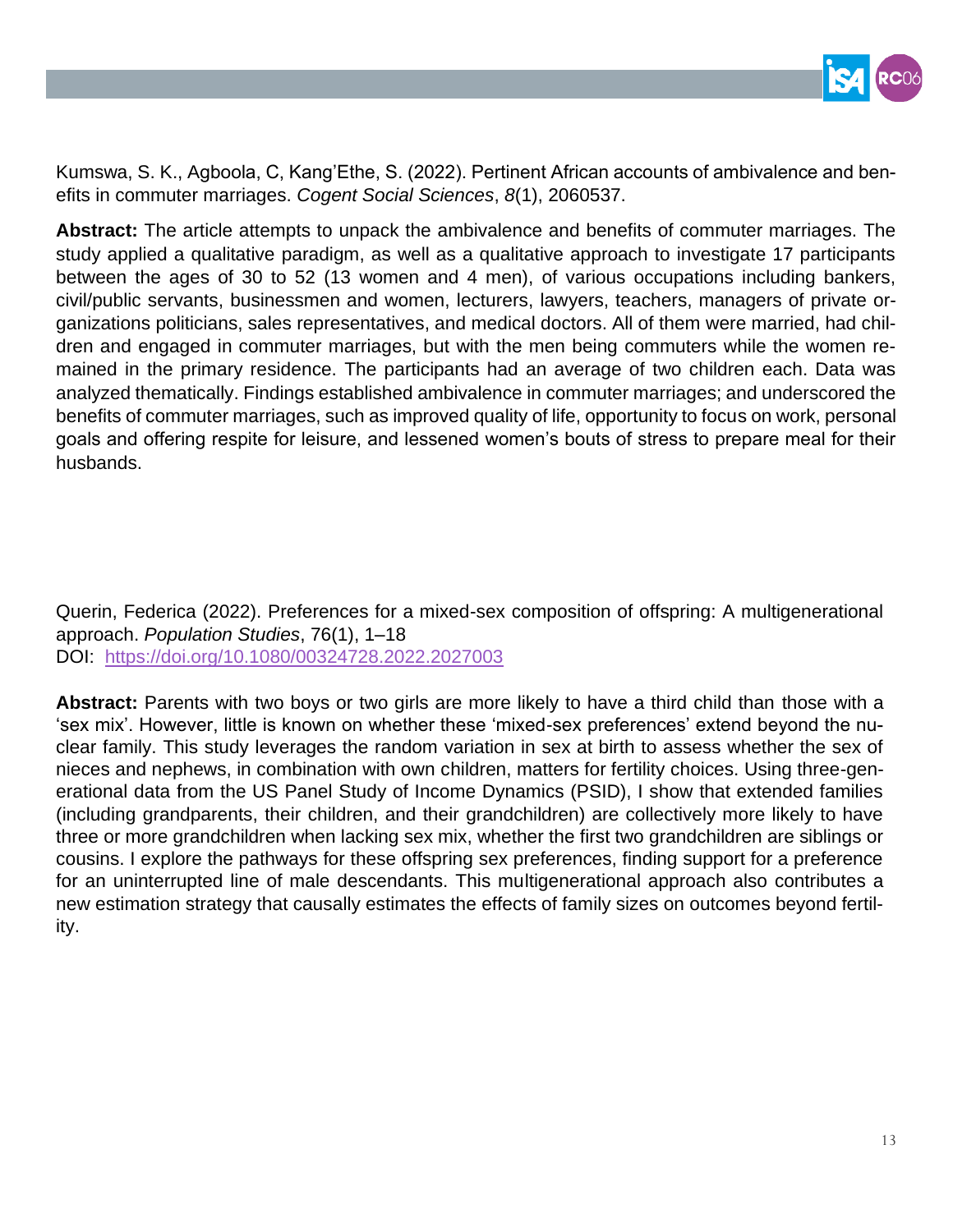

Ulrike Zartler, Katarzyna Suwada & Michaela Kreyenfeld (ed.) (2022). Family lives during the COVID19 pandemic in European Societies. *Journal of Family Research,* 34(1) DOI:<https://doi.org/10.20377/jfr-2022-34-1>

**Abstract:** Objective: This chapter introduces the reader to the Special Issue "Family Lives during the COVID-19 Pandemic in European Societies".

Background: This Special Issue analyses how families, parents, and children have been affected by the COVID-19 pandemic, and how they have been coping with its related challenges in different societal contexts.

Method: The studies collected in this Special Issue are based on qualitative, quantitative, and mixedmethods approaches and data that have been gathered during 2020 in a range of European countries. It covers the first lockdown period, the reopening phases, and the months thereafter.

Results: The 20 contributions of this Special Issue show that families shouldered large responsibilities during the pandemic. While the pandemic did not lead to radical shifts in gendered care patterns, mothers and fathers experienced the pandemic differently, with mothers reporting higher levels of stress. Moreover, there was great heterogeneity in how different types of families and children were affected by the pandemic. Single parents and parents and children in low-income households were most strongly affected in their social and economic wellbeing. Social and economic distress are strongly interwoven, and the developments during the pandemic aggravated existing social disparities.

Conclusion: This Special Issue underlines the importance of the family for the functioning of societies during times of crisis. It also shows that policy makers often adopted a too narrow view of what constitutes a family and did not adequately address family diversity in their decision making. This Special Issue furthermore emphasized that there is a danger that the pandemic will increase disparities between families. Thus, parents and their children need adequate support measures that are tailored to their needs, and that are designed to alleviate these social, economic and educational disparities.

Schnettler, S., & Steinbach, A. (2022). Is adolescent risk behavior associated with cross-household family complexity? An analysis of post-separation families in 42 countries. Frontiers in Sociology, 7, 1- 10. https://doi.org/10.3389/fsoc.2022.802590 (open access)

**Abstract:** We examine whether complex cross-household structures of post-separation families are associated with higher risk-taking behavior in adolescence (substance use, bullying, early sexual onset) and whether the proportion, and thus statistical normality, of complex family types in a certain country is a potential moderator of this association. Drawing on representative data from 42 countries and regions from the Health Behavior in School-aged Children (HBSC) study in 2001, 2006, and 2010 (N = 506,977), we provide detailed analyses on adolescent risk behavior even for very rare family types, thereby accounting for the complex cross-household structure present in many post-separation families. We combine logistic and count regression models to analyze risk incidence and intensity. Controlling for relevant child and family characteristics, our results reveal a gradient along which adolescent risk-taking increases with family complexity: The incidence and intensity of risk-taking among adolescents is lowest in two-biological-parent and highest in two-household families with stepparents in both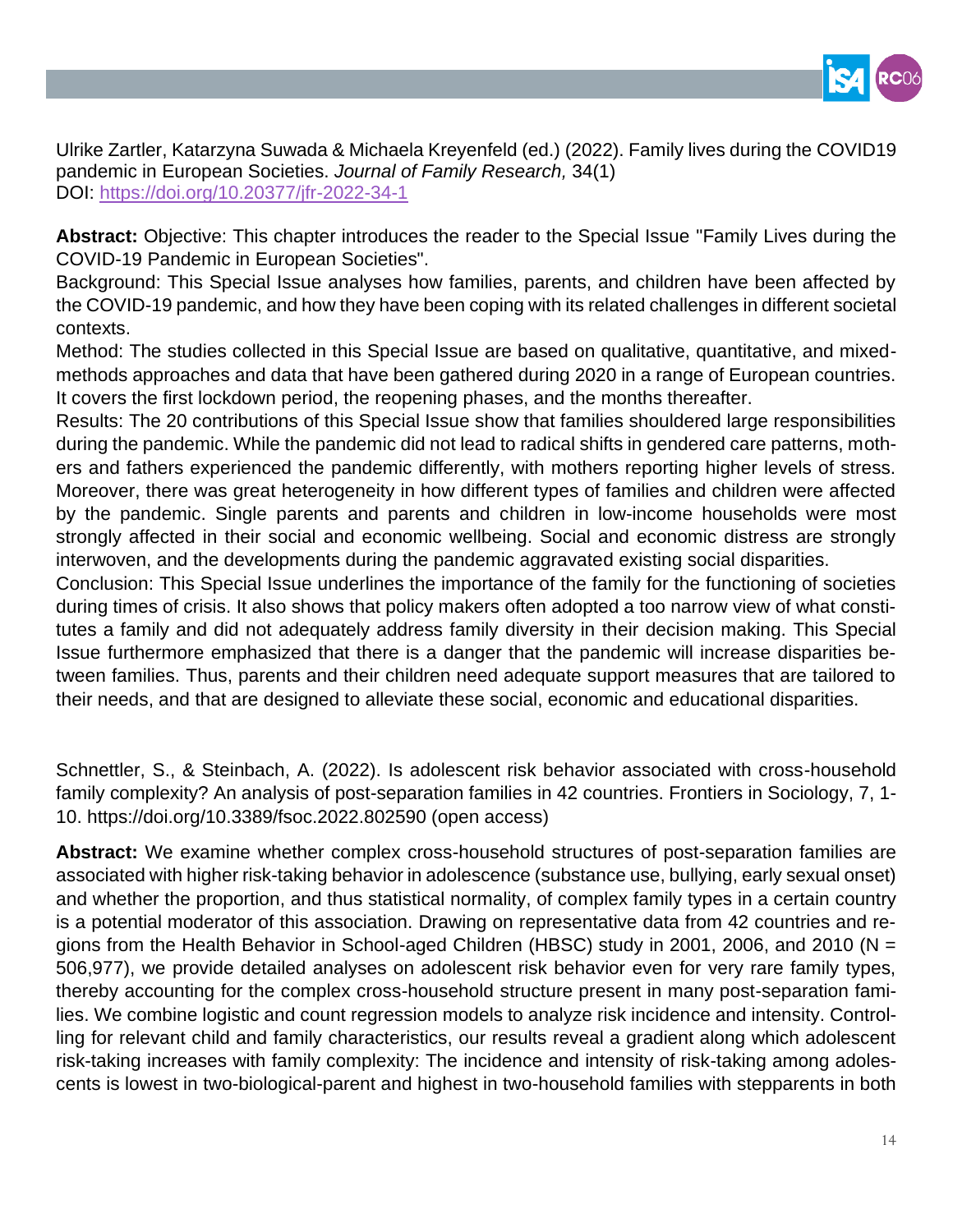

households. The association decreases with a higher proportion of the respective family type in a country. However, the differences between family types, other than the two-biological parent family, are not as pronounced as expected.

Steinbach, A., & Augustijn, L. (2021). Children's well-being in sole and joint physical custody families. Journal of Family Psychology, 36(2), 301-311. https://doi.org/10.1037/fam0000875

**Abstract:** Joint physical custody (JPC), a parental care arrangement in which children live with each parent about equally after separation or divorce, is an increasingly common phenomenon in many countries. This is a major shift away from the standard ofsole physical custody (SPC), in which children live primarily with one parent (usually their mother) after family dissolution. Although attention to JPC by social scientists is growing, and the effects of this arrangement on children's well-being are the subject of highly ideological debates, there is currently little empirical evidence with statistical power on JPC. Using data from Family Models in Germany (FAMOD), a survey of postseparation families conducted in 2019, we estimated four linear regression models for children aged 2–14 in SPC and JPC families, with analytic samples of up to 1,161 cases. We investigated the association between physical custody arrangements after separation or divorce and four dimensions of children's well-being: psychological, physical, social, and cognitive/ educational. The bivariate results provided support for the hypothesis that children living in JPC families fare significantly better than children living in SPC families on all four dimensions of well-being. However, after controlling for a set of child, parent, and separation characteristics, as well as for the quality of family relationships, the differences between children from SPC and JPC families disappeared. Additional analyses revealed that the parent–child relationships fully mediated this association. In sum, the quality of family relationships accounted for the positive association between JPC and children's well-being in this study.

Solodnikov V. V., Solodnikova I. V. (2022). Social representations of the family among R00ussian school-girls and all-girls education: field quasi-experimental research. *Sociologicheskaja nauka I socialnaja praktika*. Vol. 10, No 1. P. 73–94. DOI: 10.19181/snsp.2022.10.1.8861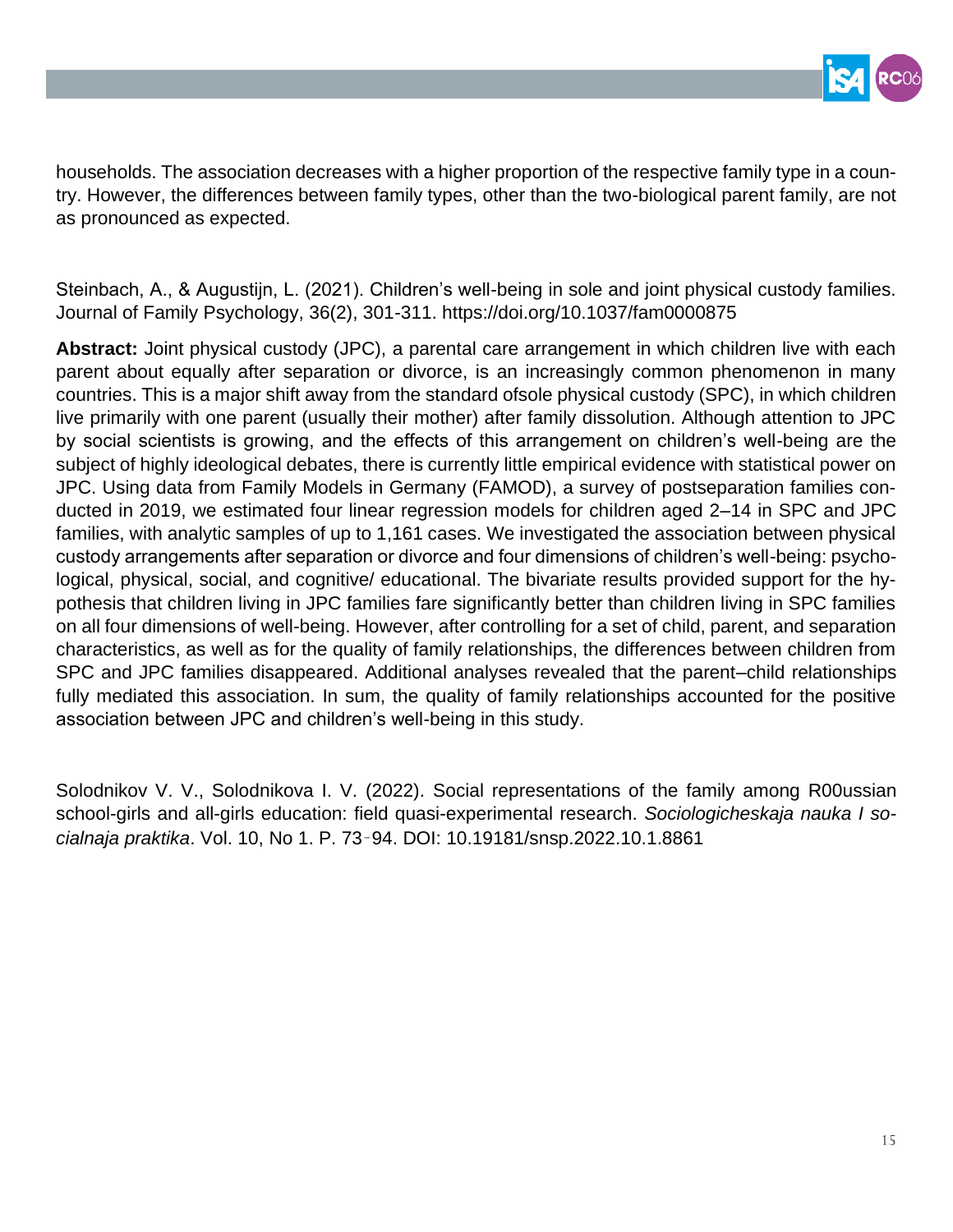

Waycott, J., Kelly, R. M., Baker, S., Barbosa Neves, B., Thach, K. S., & Lederman, R. (2022, April). The Role of Staff in Facilitating Immersive Virtual Reality for Enrichment in Aged Care: An Ethic of Care Perspective. In CHI Conference on Human Factors in Computing Systems (pp. 1-17). https://dl.acm.org/doi/pdf/10.1145/3491102.3501956

**Abstract:** Immersive virtual reality (VR) is being used as an enriching experience for people living in residential aged care, or nursing homes, where care staf play a critical role supporting clients to use VR. In HCI research concerned with technology use in aged care, however, the role of formal caregivers has received limited attention. We conducted interviews with 11 caregivers working in care homes that have implemented VR as part of the social program ofered to residents. Our fndings highlight tensions between the opportunities created by the immersive VR experience and the risks and challenges full immersion presents for people in aged care. In this paper, we draw on an ethics of care framework to make visible the care practices involved in facilitating VR in aged care homes, highlighting the care required to ensure that older adults experience benefts when using immersive VR, while risks and challenges are carefully managed.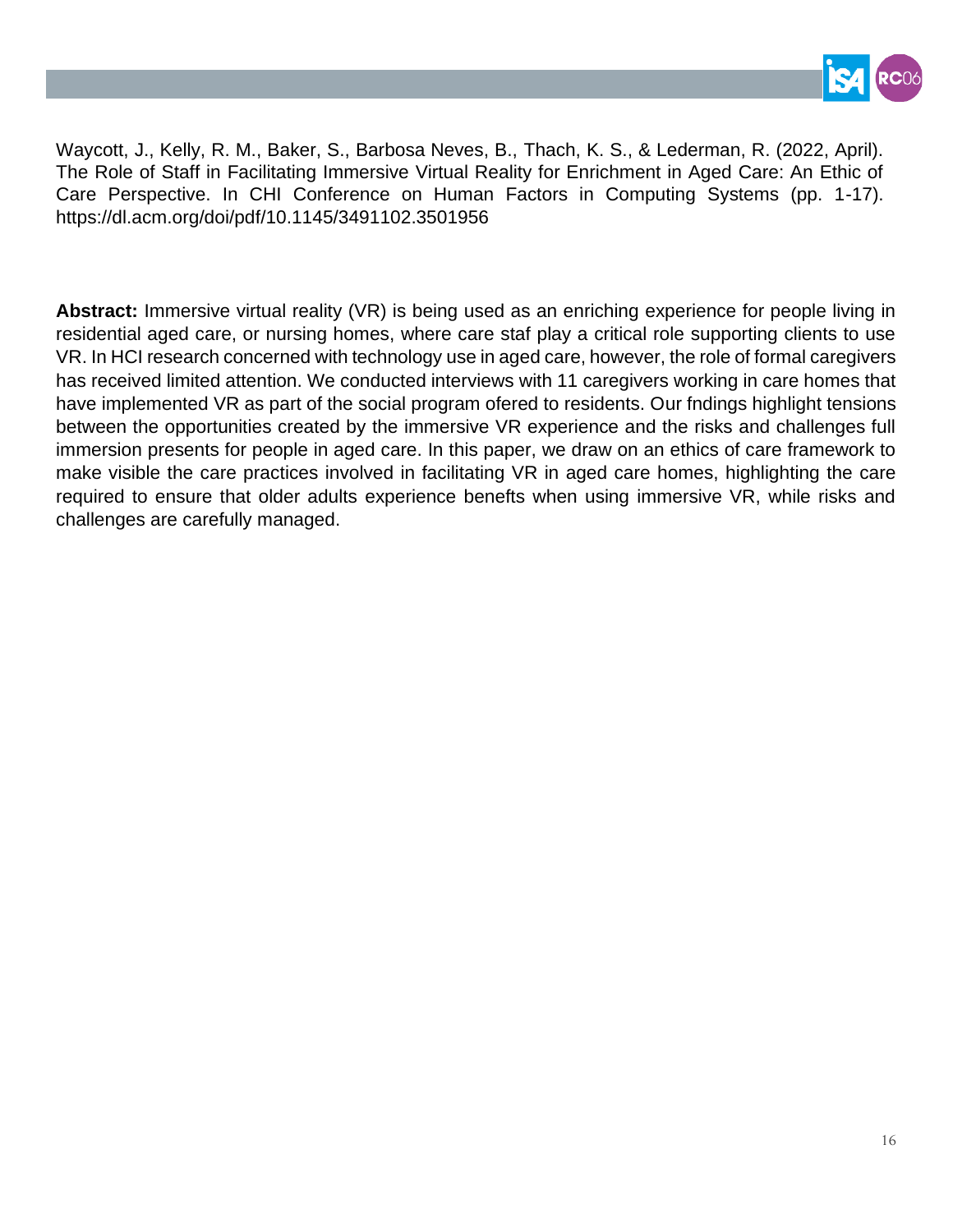

### **Honours/Awards (2022):**

#### - **Congratulations to Isabella Crespi**

Isabella Crespi has been nominated co-editor for the Families Relationships and Societies Journal (Bristol University Press)

<https://bristoluniversitypressdigital.com/view/journals/frs/frs-overview>

- Barbara Barbosa Neves was named a Fellow of the Royal Society of Arts (UK) for her research on ageing, technology, and loneliness (2022)
- Barbara Barbosa Neves' article "The Role of Staff in Facilitating Immersive Virtual Reality for Enrichment in Aged Care: An Ethic of Care Perspective" awarded an Honorable Mention at CHI 2022, Association for Computing Machinery (ACM) https://programs.sigchi.org/chi/2022/program/content/68814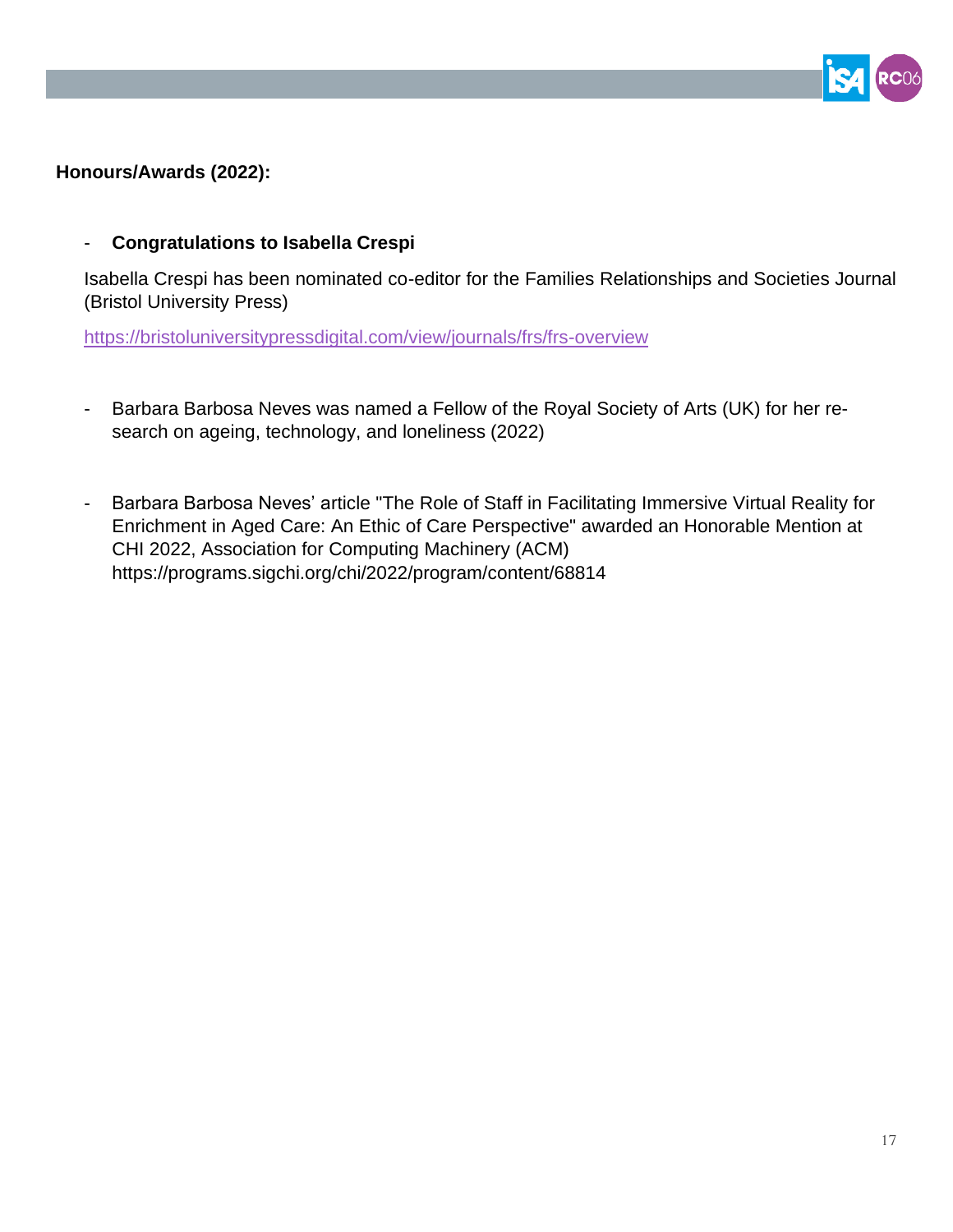

### **Media Interviews/Op-eds (2022)**

Barbara Barbosa Neves, ABC Op-ed: "Digital inclusion among older Australians is more important than ever — [here's why and what to do about it"](https://www.abc.net.au/religion/older-people-on-the-wrong-side-of-the-digital-divide/13759756).

Barbara Barbosa Neves, Media article for Meaningful Ageing Australia: ["What we still misunderstand](https://meaningfulageing.org.au/what-we-still-misunderstand-about-loneliness/)  [about loneliness",](https://meaningfulageing.org.au/what-we-still-misunderstand-about-loneliness/) March.

Barbara Barbosa Neves, ABC Big Ideas (Radio): ["Living a healthy fulfilling life in older age"](https://www.abc.net.au/radionational/programs/bigideas/how-to-live-a-healthy-fullfilling-life-into-older-age/13756076), March.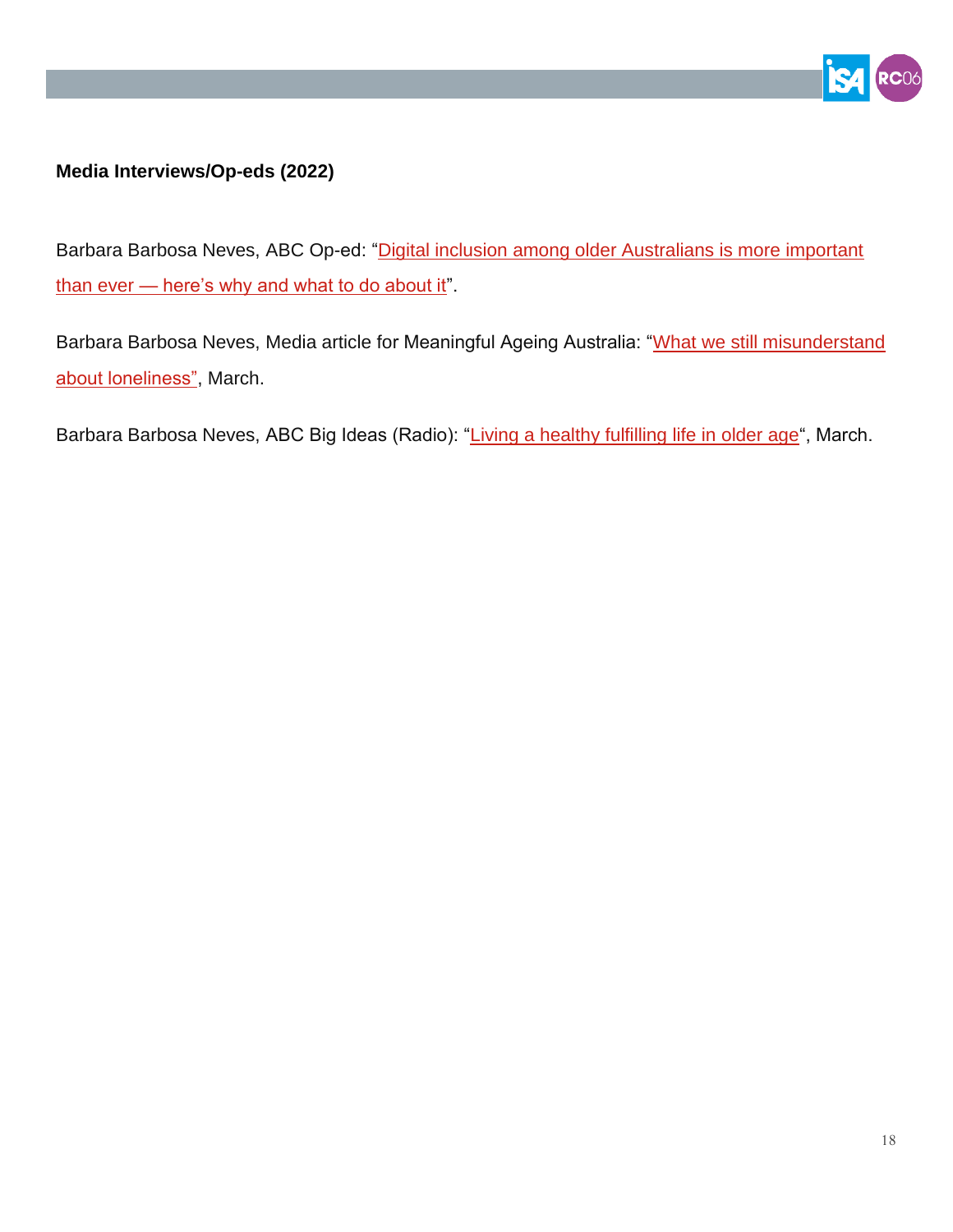

**Journal FRS**

## **Families, Relationships and Societies**



Families, Relationships and Societies is a vibrant social science journal advancing scholarship and debates in the field of families and relationships. It explores family life, relationships and generational issues across the life course.

#### Ask your librarian to sign up for a free trial today!

**Editors in Chief:** Esther Dermott, University of Bristol, UK



Find out more about the Journal at:

policy.bristoluniversitypress.co.uk/journals/ families-relationships-and-societies

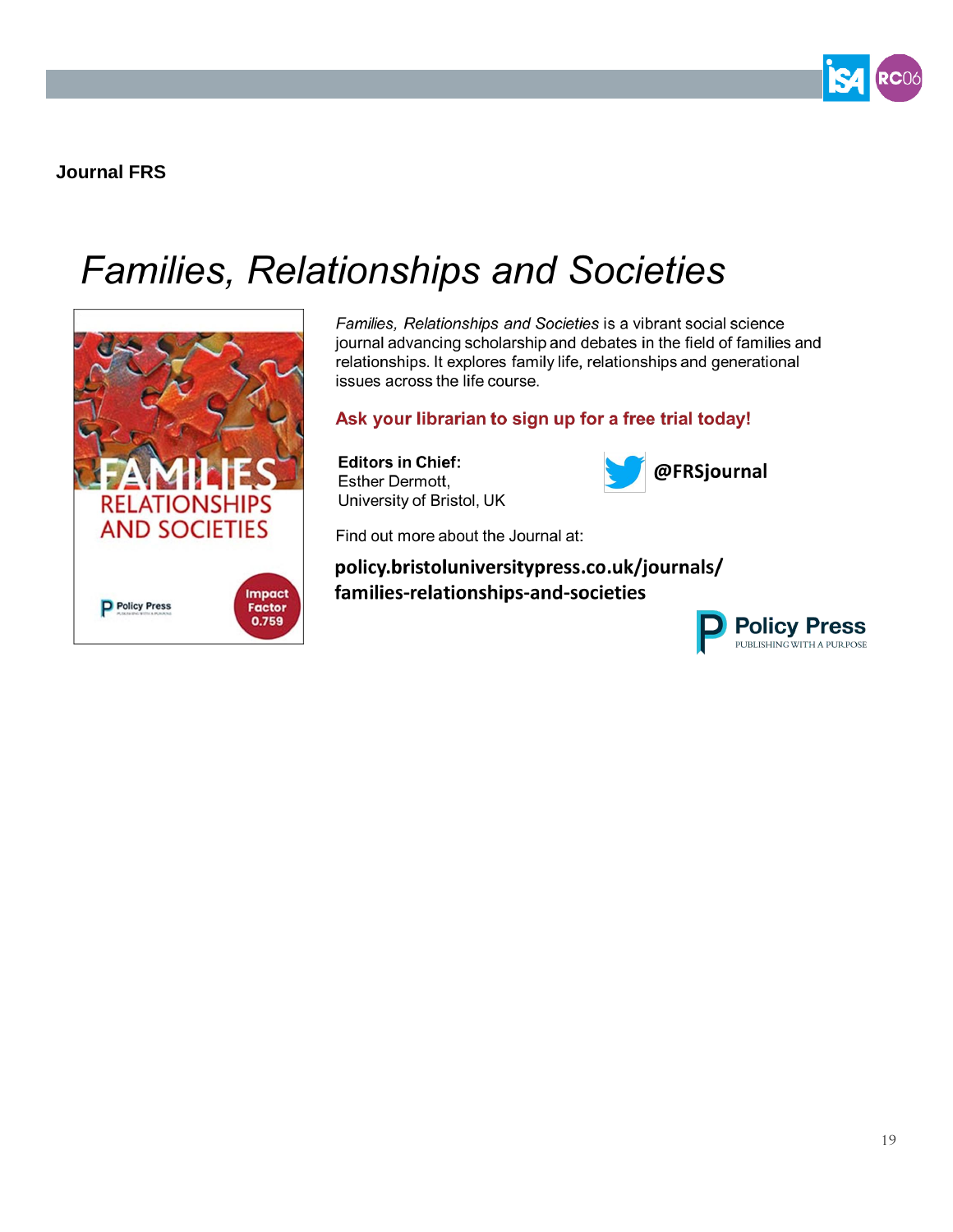

## **Announcements**

#### **ISA membership grants for students**

Dear Colleagues,

I am pleased to let you know that ISA Executive Committee approved the creation of an ISA Solidarity Fund designed by the Finance and Membership Committee to boost student membership and to breach inequalities between sociologists in category A countries and those in categories B and C countries. In this first stage, a new student membership grant and a higher number of ISA World Congress registration grants were approved.

ISA membership grants for students

Grants will be paid from the ISA Reserve Fund. Each RC/WG/TG can allocate ISA membership grants for students as follows:

- up to 3 students from category A countries

- up to 5 students from category B and C countries

RC/WG/TG are responsible for the selection of grantees and shall inform Izabela Barlinska, Executive Secretary, [isa@isa-sociology.org](mailto:isa@isa-sociology.org) at their earliest convenience but no later than **December 15, 2022**. This deadline is set before the one for applying for registration grants which are only available to ISA members.

Registration grants to ISA World Congress of Sociology

Funds allocated to each RC/WG/TG for registration grants have been increased by 30%. Please consult Rules for ISA Registration Grants Allocation included in the Guidelines for Program Coordinators [https://www.isa-sociology.org/en/conferences/world-congress/melbourne-2023/guidelines-for-pro](http://0w745.mjt.lu/lnk/AV4AACmwqcMAAABE7vwAAAoxYTEAAAAA-AkAAXtbABkUwABilkTW9kSjjZFsRaKlBrCrw4qY3gAYaVs/2/0gCNB1UvwopZPh6NdzjbRA/aHR0cHM6Ly93d3cuaXNhLXNvY2lvbG9neS5vcmcvZW4vY29uZmVyZW5jZXMvd29ybGQtY29uZ3Jlc3MvbWVsYm91cm5lLTIwMjMvZ3VpZGVsaW5lcy1mb3ItcHJvZ3JhbS1jb29yZGluYXRvcnMtYW5kLXNlc3Npb24tb3JnYW5pemVycy0yMDIz)[gram-coordinators-and-session-organizers-2023](http://0w745.mjt.lu/lnk/AV4AACmwqcMAAABE7vwAAAoxYTEAAAAA-AkAAXtbABkUwABilkTW9kSjjZFsRaKlBrCrw4qY3gAYaVs/2/0gCNB1UvwopZPh6NdzjbRA/aHR0cHM6Ly93d3cuaXNhLXNvY2lvbG9neS5vcmcvZW4vY29uZmVyZW5jZXMvd29ybGQtY29uZ3Jlc3MvbWVsYm91cm5lLTIwMjMvZ3VpZGVsaW5lcy1mb3ItcHJvZ3JhbS1jb29yZGluYXRvcnMtYW5kLXNlc3Npb24tb3JnYW5pemVycy0yMDIz)

I hope you will find this information useful and let me know should you have any concerns.

Best regards, Sawako SHIRAHASE ISA Vice-President Finance and Membership [sshiraha@l.u-tokyo.ac.jp](mailto:sshiraha@l.u-tokyo.ac.jp) 30 May 2022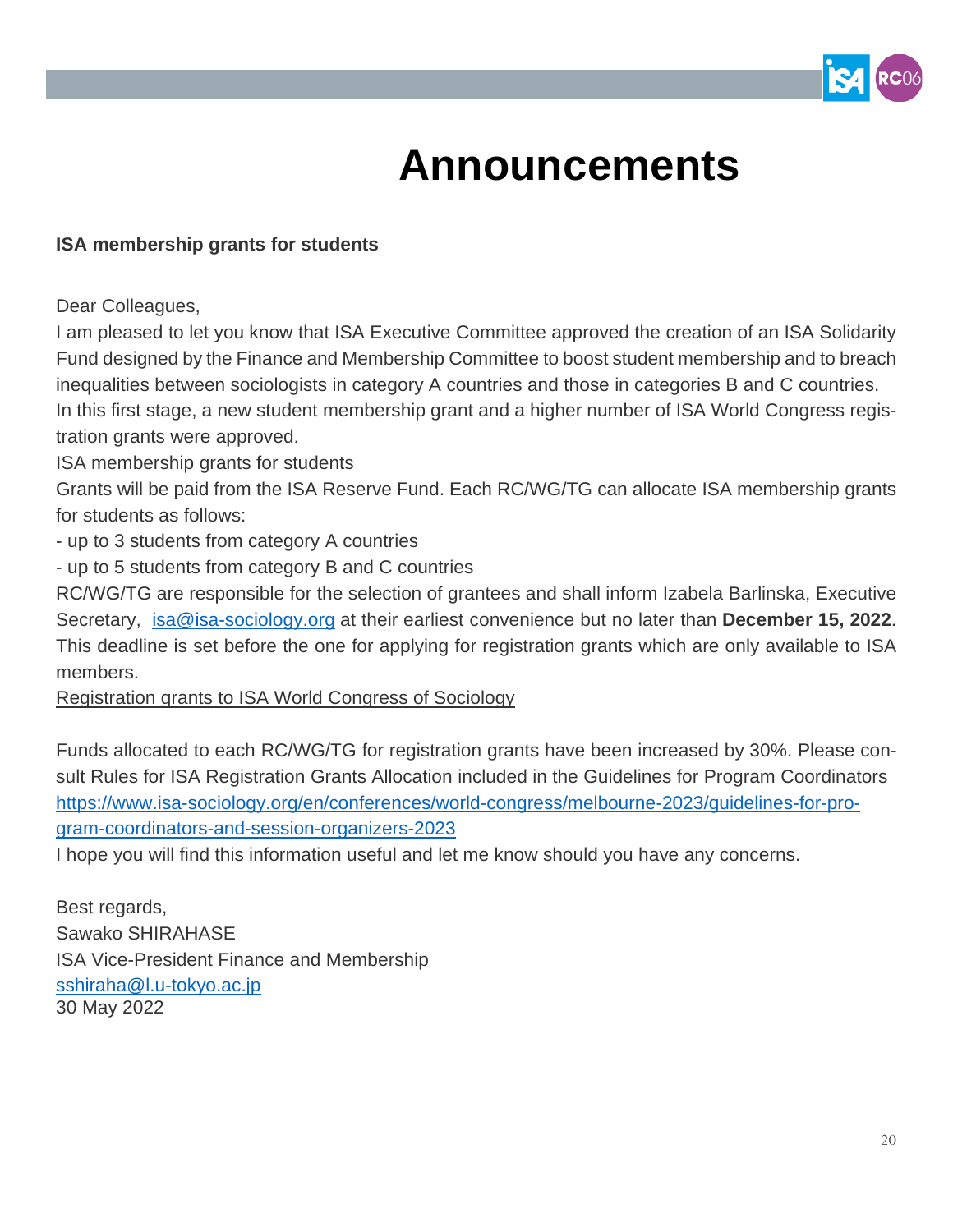

## **New & Returning Members**

We welcome the following new or returning members (2022):

Yan Xia United States

Bussarawan Teerawichitchainan Singapore

> Bahira Sherif Trask United States

Daniela Cojocaru Romania

Sigeto Tanaka Japan

Dr. Shigeki Matsuda Japan

> Rumi Dey India

Ingolfur Gislason Iceland

Ria Smit United States

Sampson Blair United States

Lukasz Czarnecki Mexico